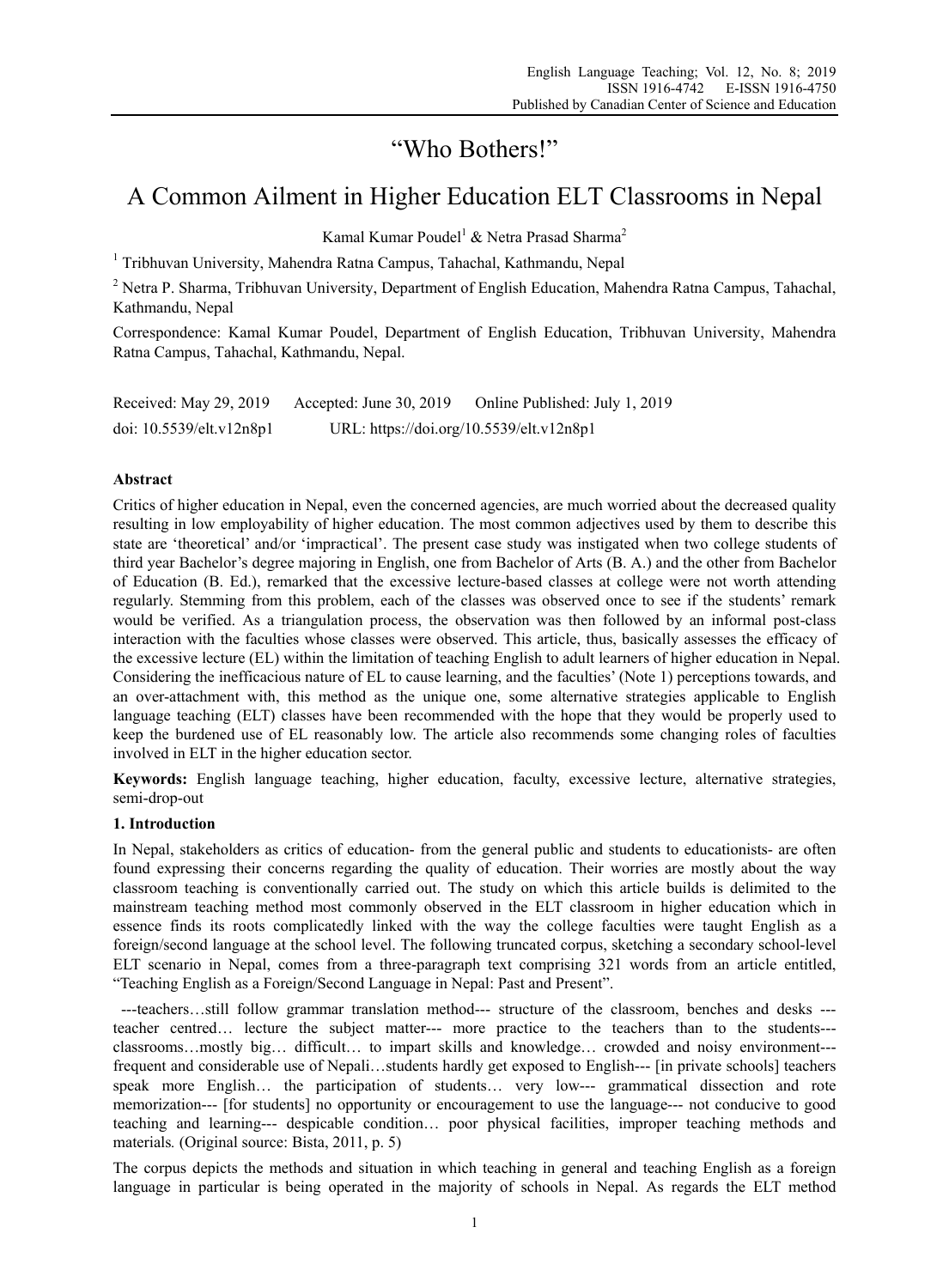underlying this corpus, most of the traces correspond with a lecture-dominated Grammar Translation Method.

As regards classroom delivery in higher education in Nepal, Law (2012) opines that teacher's over-intervention with the learning process and the learners' over-dependence on the teacher's delivery are the major problems. As she observes, the [Nepalese] students mistakenly equate teaching with learning and they are not convinced that they can learn until the teacher stands up and lectures in front of the class. She indicates the need for fighting to change this misconception.

The phenomenon under our consideration could best be explained in alignment with the social constructivist worldview. Social constructivists view that "subjective meanings are negotiated socially and historically… are formed through interaction with others and through historical and cultural norms that operate in individuals' lives" (Creswell, 2007, p. 21). This suggests how and why the knowledge of the way we were taught affects the way we teach (Mackay, 2015). Observation also shows that, like culture, the modes and modalities of teaching are often shaped by a set of assumptions formed unconsciously by individuals as the members of the classroom during school education, and the 'dominant methodology' forms very powerful- and the most convenientknowledge and habits which the individuals transfer to the institutions of higher education later on given that they grow to be teachers in those institutions without any special attitudes and skills intentionally developed through some kind of exposure or intervention. Then it is also natural that such teaching modes and modalities as sketched in the corpus can also be found being reflected commonly in the classrooms of higher education in Nepal, including the ELT classroom, no matter what faculty-specific classroom it might be- English under the Faculty of Education (FoE), which fundamentally focuses on linguistics and language teaching, and the Faculty of Humanities (FoH), which primarily emphasizes arts and literature.

## *1.1 Context*

As a tendency, the nature of Nepalese education, both school and higher levels, becomes a matter of oral discourse even in informal gatherings and talks in Nepal. Some common descriptors employed in such discourses are 'theoretical', 'unproductive', 'leading to unemployment' 'exam-oriented' 'reciting' and the like. Once on a rather informal occasion, a somehow knowledgeable person, who was also a guardian of a student whom I (Note 2) taught English at college, brought his opinion into the fore, "We are not very satisfied with my (our) children's education today: it's [excessively] theoretical and impractical; not being applicable to their day-to-day practical needs and employability." I was really struck by his remark. The remark made me realize that it was an issue worth researching into to suggest some alternative ways to overcome the problematic situation.

After a few years, I came to know that two college students under my general supervision were reported to have stayed back in their room, thereby not attending their classes at college [regularly]. I set out to investigate their reasons for doing so, and developed a case which resulted in some further steps of investigation. This article comes as the report on the process and results of the investigation, thereafter providing some recommendations for improvement based on the results.

## **2. The Essence of Teaching and Learning**

Dynamics of attitude, conception and theory- both in written literature and oral interaction- were explored by searching how people perceived and conceptualized teaching and learning. They are briefly brought into light in this section.

Learning theorists advocate that learning should come in the form of action. Let us consider:

- "The learner is not the passive victim of his environment." (Snygg, as cited in Kochhar, 1967, p. 23).
- "Knowledge is nothing but an instrument for action." (Deway, as cited in Kochhar, 1967, p. 11).

Hence, learners should not be mentally troubled in the name of teaching and learning, nor should they be experimented, rather they need to have opportunities to learn by doing.

Experts in the field maintain that students need to be independent/autonomous learners.

- "To learn the pupil might be weak grammar but sound pedagogy." (Kochhar, 1967, p. 11).
- "Teaching is guiding and facilitating learning, enabling the learner to learn, setting the conditions for learning." (Brown, 1994, p. 7).

Law (2012) argues that:

It is NOT your job to tell the students everything. It is NOT your job to tell them a summary and consider your work done. It's THEIR job. Your job is to provide a forum in which they CAN get meaning, and to scaffold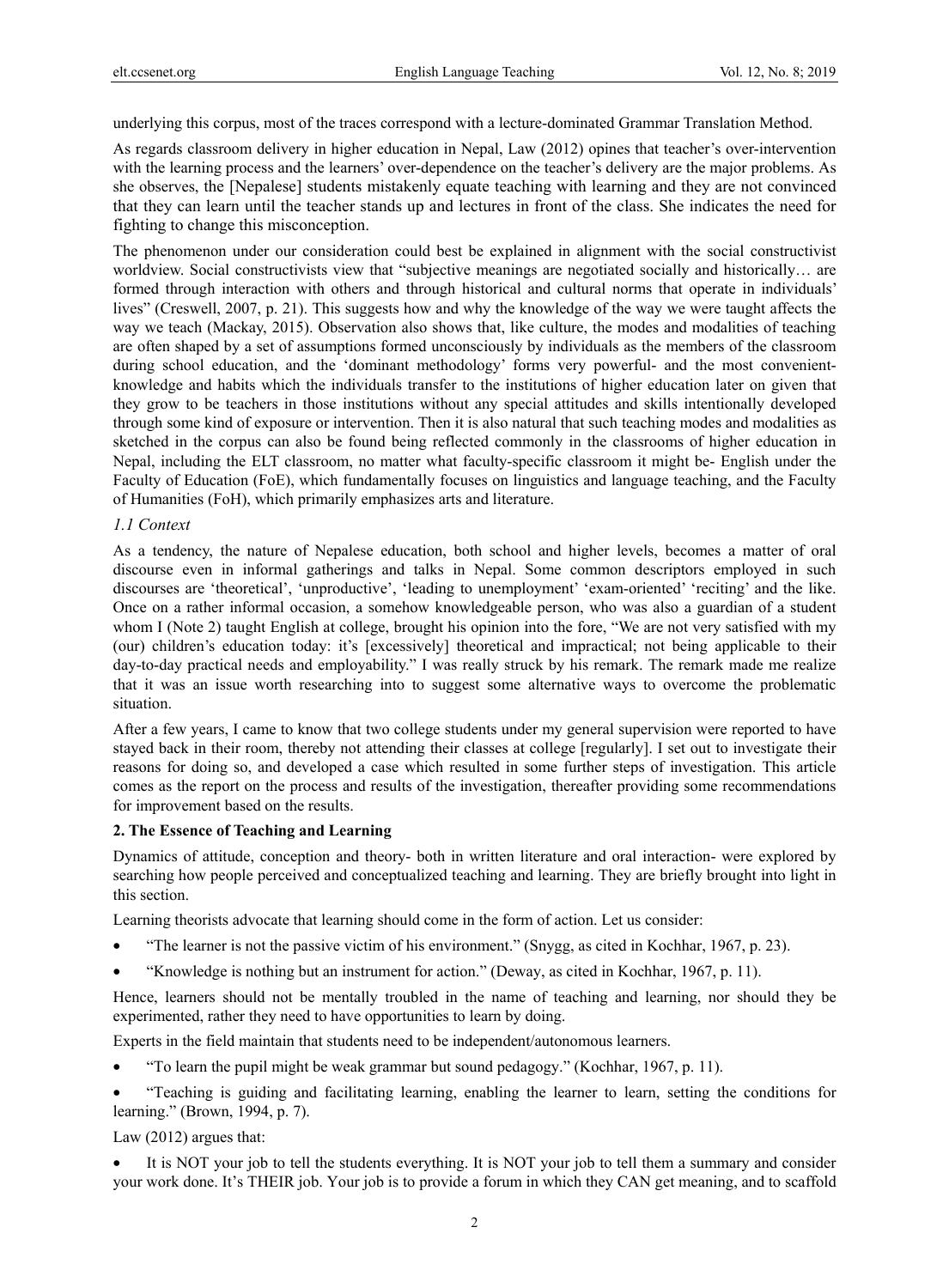the lessons so they do it on their own. Teaching students the skills of getting meaning from a text is essential because sooner or later they will have to do it on their own. Telling them the answers is no doing them any favors. On the contrary, [if you do so] you are making them dependent and weak, and it makes for weak citizens who cannot think or articulate their arguments. (p. IV)

The teacher's role then is to empower learners to learn on their own rather than just pouring everything on them.

Similarly, most guardians in Nepal, as stated earlier, are much worried about their children's unemployment despite their higher education which, they think, is too theoretical and impractical.

As pedagogists hold that the central essence of teaching is to cause learning in learners in the true sense**.** Brown (1994) suggests:

• "... guiding and facilitating learning, enabling the learner to learn, setting the conditions for learning" (p.7).

Scholars/experts in andragogy argue that adult learners are mature human beings with a reasonably adequate reservoir of experience, social responsibility, ability of performance or skills and internal motivation. Referring to Knowels, Loeng (2018, pp. 4-5) points out that:

- Their [mature learners'] self-concept moves from one of being a dependent personality towards being a self-directed human being;
- They accumulate a growing reservoir of experience that becomes an increasingly rich resource for learning;
- Their readiness to learn becomes oriented increasingly towards the developmental tasks of their social roles;

• Their time perspective changes from one of postponed application of knowledge to immediacy of application, and, accordingly, their orientation towards learning shifts from one of subject-centeredness to one of performance-centeredness; and

As a person matures, the motivation to learn is internal.

In all these senses, adults possess sources and resources of their own. What the teacher needs to do is to help them learn: interference is barely a desired teaching strategy among *andro*s.

In harmony with andragogists' beliefs, we, the researchers, have found *andro*s remarking:

- The teacher should understand my social status: I am not a child after all! (An M. Phil. *andro* talking in the canteen with his colleague during the break);
- The teacher can best utilize what we know but never lets us any opportunities. If I were... (An M. Ed. *andro* with his room-mate in their room).

Hence, adult learners are sensitive to their social 'faces' and sometimes much more confident than the teacher him/herself, and so, hope for their leading roles in the classroom.

Teachers have their own perceptions. Rahman, Babu and Ashrafuzzaman (2011) report a Bangladeshi teacher justifying his so-called question-answer method thus:

• "Question-answer means delivering the lesson ... If they listen to me attentively they can answer and if they cannot answer then I can understand that they didn't take anything from my teaching"! (p. 100).

This exemplifies that Bangladeshi teachers, like the Nepalese, tend to seek their roles under the 'jug-and-mug theory' in which the learner is regarded as an empty mug and the teacher is a full jug tipping the liquid into the mug (Rosen, 2010).

Similarly, a report submitted by the Economist Intelligence Unit (EIU, 2014) to the British Council indicates that some South Asian countries including Nepal have been facing a paradox: despite a high university enrolment, graduate employment is low there. English language skills, among other things, are the reasons why employers are struggling to find good and qualified workers. The report also points out that most university teachers in the region are not qualified enough to conduct teaching in a desired way and that they are also low paid.

On occasions, we have also found adult students reacting against classes which assume students as thoroughly attentive listeners, and so, passive leaners: "I don't like passing days listening to the same old, tedious lectures. I'd rather get some guess papers and read them just when the exam is heading close. What matters is passing anyhow. Who bothers?"

The discussion above provides us with some insights into the essence of learning and teaching in the true sense. Hence, learning is a learner development process- a form of action. It should help learners to grow to be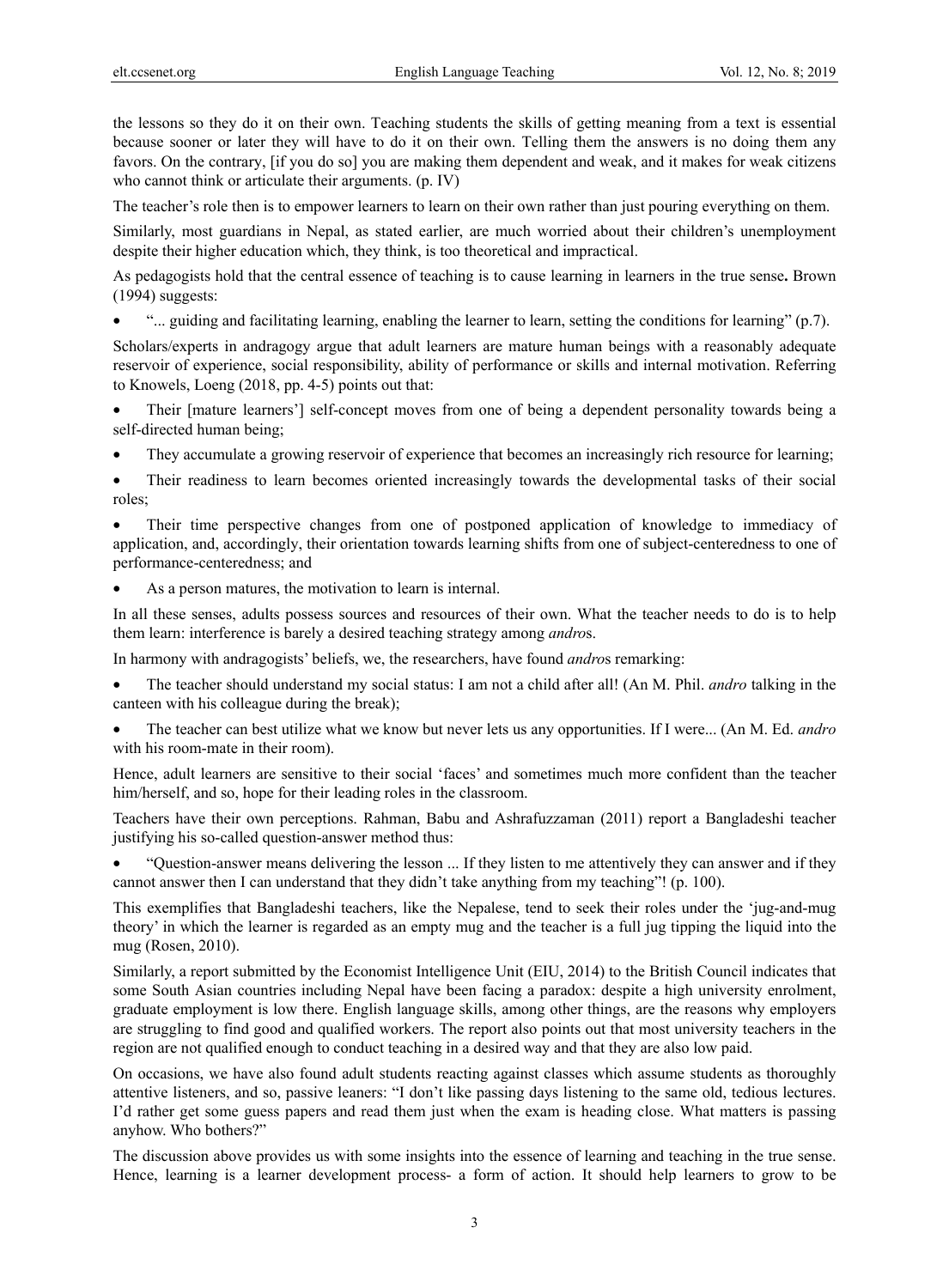independent. All that teaching needs to do is to help learning in learners- to empower them rather than impose, or interfere with what the teacher knows. As regards adult learning, teaching is meant for helping learners grow through their experience, responsibility and performance or skills. In a nutshell, teaching and learning aniticipate learner-centeredness.

## **3. Methodology**

This study philosophically aligns with the interpretive paradigm which assumes that "research can never be objectively observed from the outside rather it must be observed from inside through the direct experience of the people" (Mack, 2010, p. 8). Similarly, the study is based on the qualitative method of research design in that the data and their analysis are descriptive rather than statistical.

### *3.1 Participants*

In the first phase of the study, two college students (one B. A. and the other B. Ed.), both majoring in English, made the participants of the study. Information, mainly reasons and attitudes about their absence in the college, was collected informally through conversations. In the second phase, two respective college faculties (F1 who taught the B. A. students of English and F2 who taught the B. Ed. students of English) and the students were observed in the actual workplace, that is, the real classroom. In the third phase, the teachers whose teaching was observed participated in the post-class interaction.

## *3.2 Approach*

The present study built on the case study approach involving both individuals and a situation in their natural context. A case study was conceived here as highly context-based interpretative research approach that "provides an account of practices that pre-exist the arrival of the researcher and continues to exist after their departure" (Miles, 2015, p. 315). The case study approach was applied to the study because it is usually thought to be helpful particularly when the researcher aims at providing an in-depth exploration and explanation of the phenomenon, issue or event under consideration.

## *3.3 Design*

This study was a single 'snapshot' of generally existing actions under a given phenomenon and the individuals' views regarding the actions. More specifically, it can be characterized as the *instrumental* type of case study which uses a particular case, better than others, to obtain a broader appreciation of an issue or phenomenon (Crowe, Creswell, Robertson, Huby, Avery, & Sheikh, 2011).

## *3.4 Tools*

The main tools used for the study were a recording device and a diary to note down the major observations in the classrooms and the participants' views.

#### *3.5 Techniques and Procedures*

The techniques used in this study included informal face-to-face conversation, class observation, and post-class interaction with the faculties. When I, the principal author (Note 2), noticed that two graduate students of ELT under my general care stayed back without attending their classes I wished to investigate their reasons for doing so. This came as the first case for the study. As soon as I had completed the case study, I started collaborating with the corresponding author (Note 2) for the rest of the research process. Having been permitted by the respective college administration and the faculties, we observed two classes, one in relation to each of the students, as the second case. Thirdly, as a triangulation process, we managed a post-class informal interaction with the faculties whose classes we had observed.

## *3.6 Data*

The information collected from the graduate students, the class observation records and the post-class informal interaction with the respective faculties made the primary data for this study. We used books and international journal-based research articles as the sources of secondary data.

#### *3.7 Validation*

The data collected at different levels of the study were validated with participant as well as methodological triangulation. Information from the students was triangulated with class observation and that from the class observation was triangulated with the post-class interaction with the faculties.

## *3.8 Analysis*

We compared the results of the observation of the two classes we observed, and identified the similarities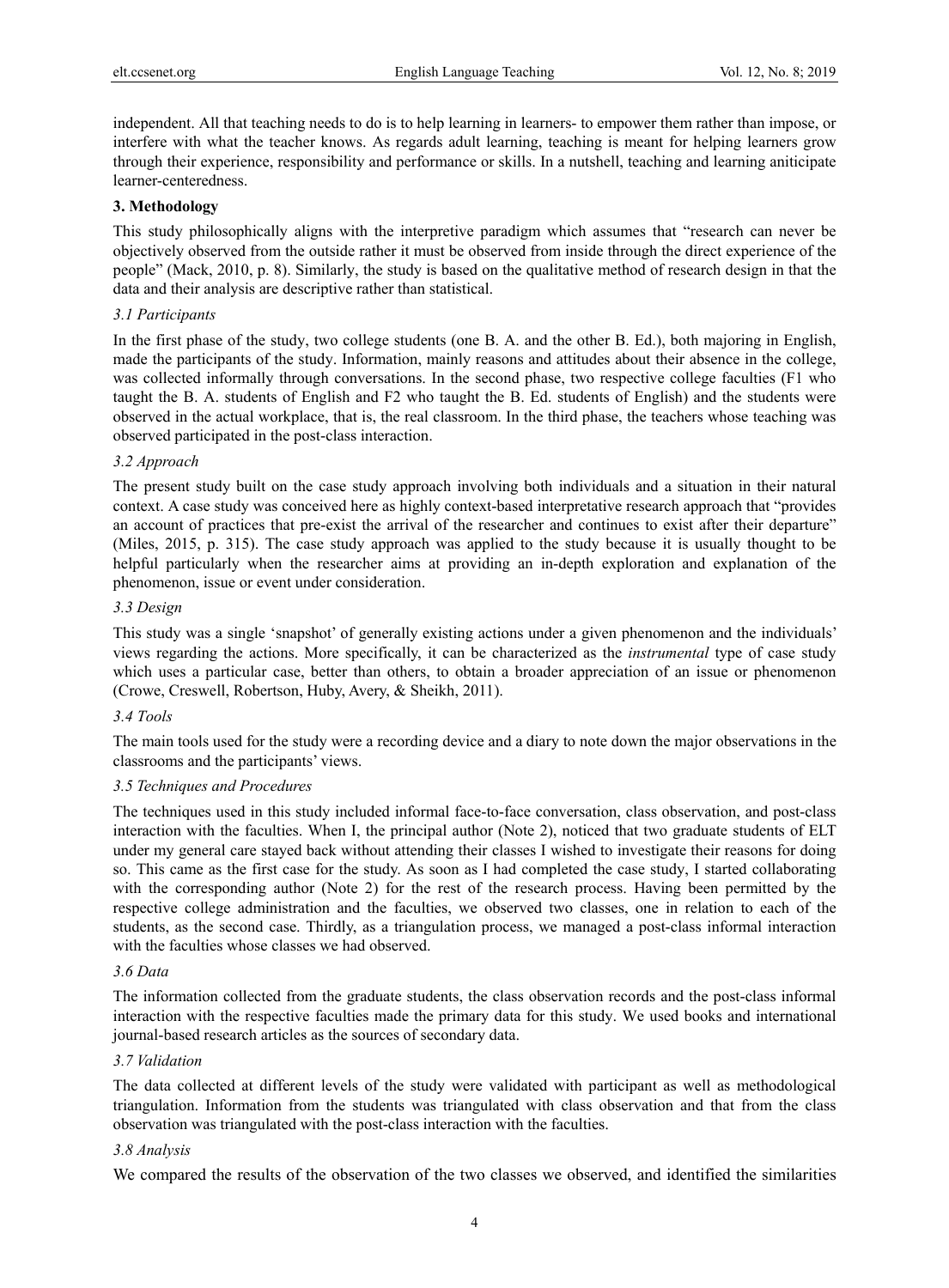and differences, which made the basis for establishing the major patterns of the lesson presentations. These patterns drawn from the data served as the basis for further verification and investigation of the reasons for those teaching practices. We organized the data in the form of two cases and made meanings of the non-numerically obtained data verbally. Conceptualizing the study design as the *instrumental* type, we made appreciation/generalization of the results while concluding the study.

## **4. Results and Interpretation**

As stated earlier, two students, one from B. A. (Mr. J.) and the other from B. Ed. (Mr. L.), both majoring in English from a college located in a geographically peripheral, if not remote, area of Nepal, were of special concern to me because their guardian had entrusted me for their general care. As a research problem, I noticed their having remained in the room without going to the classes. As a researcher, I decided to conduct a case study of the problem. Two cases were developed, analyzed and interpreted to investigate the causes of the problem. The first case was concerned with the causes of the two students' absence in the classes, which led to the observation of their classes at college as the second case, and then to a post-class interaction with the college faculties, i.e. their subject teachers, for triangulation. The results are presented in the texts below.

Case for Analysis 1

Before I was transferred to a college in Kathamandu, at which I teach now, I used to teach at one located in the eastern part of Nepal. One day an ex-neighbor of mine from the village where I was brought up came with two boys who looked like in their early twenties. As they were introduced, the boys were his brother's and sister's sons. His brother's son (Mr. J.) and his sister's son (Mr. L.) had joined B. A. and B. Ed., both majoring in English respectively in the college where I taught. In fact, he wanted that the boys lived somewhere near my residence so that I would oversee them as necessary. How could I deny him? The boys started living in a rented room not very far from my house and going to college. However, I was transferred to Kathmandu after a few months. This made it impossible for me to take a general care of the boys. Three years later, when I, along with NPS (the corresponding author) as a guest, went back home for a few weeks, it came to my notice that the boys did not attend their classes at college regularly. At the preliminary stage, I invited Mr. J to my house to tea and asked informally how their study/preparation was going on and why he had remained absent at college.

Mr. J. expressed his discontentment, "I don't like passing days listening to the same old, tedious lectures. I often feel lazy and dozy listening to the lectures for long. So, I'd rather get some guides and guess papers and read them just when the exam is heading close. What matters is passing [the examination] anyhow. Who bothers?!"

A few days later I personally visited Mr. L in his room and put forth the same inquiry as with Mr. J. Mr. J. argued, "I find going to college like killing time. When I have books in the room I can read on my own. What happens at college is not very different: the teacher just tells something about the topic, which we can read in books here. I think I can prepare better at home than at college. Who bothers anyway?"

It stands out from the case that Mr. J., being lectured to, suffers from monotony. It is natural that one feels bored, 'lazy' and even 'dozy' hearing someone regularly for an extended period of time. Similarly, Mr. L. does not find any meaning in going to college: he equates going to college with 'killing time'. If he has books at home anyway, it is meaningless for him to go to college because, if so, he can read and 'prepare better at home'. Hence, each of the boys has his own genuine reasons for not attending the classes regularly and none of them has been 'tracked-out', either. More technically speaking, both of the college students are bothered in the classroom with the over-use of the lecture method, which after Wallace (2010), can be defined as, "A system of teaching where a tutor talks to the students for an extended period of time usually between 45 minutes and one hour (p. 44)... essentially one-way interaction" (p. 45).

What Mr. J. and Mr. L. remarked really struck me. I decided that whether their classes were the way they portrayed needed verification before fully believing them. As a way forward, I decided the issue worth researching into, that is, through observation. Thus, this led to another case study for which both of us collaborated.

We visited the college as a guardian and researcher(s). As an extra advantage, the administration, the teaching faculties and the staff were adequately familiar with me because I had been an ex-lecturer at that very college for years. We personally consulted the assistant campus chief and made him clear about our purpose of coming to him this time. In other words, we wanted him to manage opportunities for us to observe two representative Third Year classes of English- one from B. A. and the other from B. Ed. He wholeheartedly welcomed our request and

Case for Analysis 2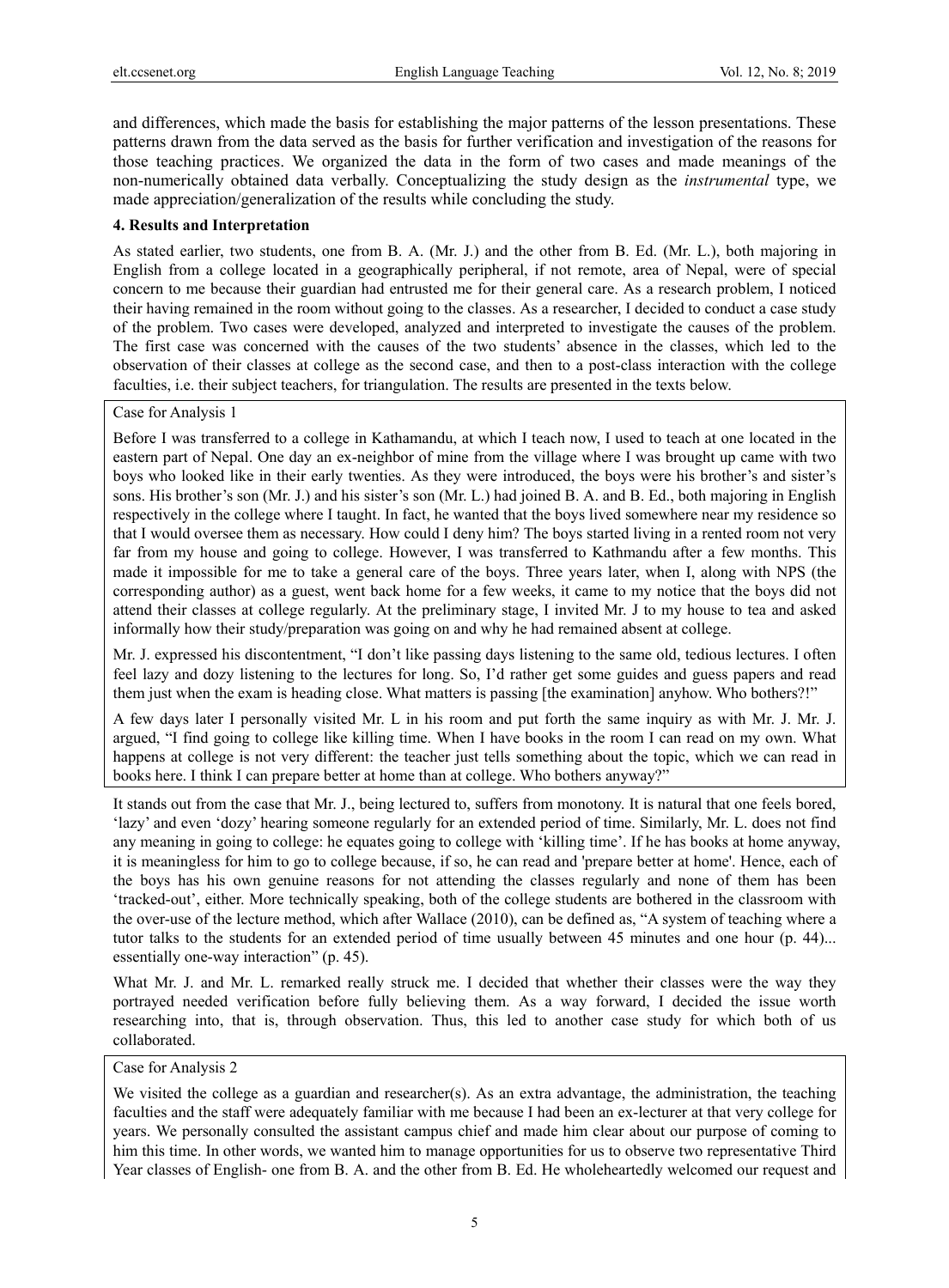immediately consulted with two of the faculties about our request. He informed us that we could visit and observe their classes in their respective class periods. The classes we were permitted to observe concerned 'Teaching Poetry' (Third Year B. A.) and 'ELT Methods and Practices' (Third Year B. Ed.). He also informed on our request that, according to the register books, there were respectively 23 and 28 students in B. A. and B. Ed. Third Year classes of English. Below are the outlines of the lessons.

## *Picture A: Third Year B. A. Classroom*

Out of those 23 students recorded in the register book there were 11 in the classroom which was capable of holding 40-50 students in terms of the desks and benches. Among the absentees was Mr. J., too. The students were scattered mostly in pairs on the benches wherever they liked- from the front to the back. At the front of the class was a 'teacher's dais' with a wooden podium at its front part and a white board on the wall at the back. Notably, almost every student had a ball pen and a notebook with him/her. We sat at the back of the classroom and recorded and noted down the major activities in our diaries. Later on, we mixed our data to ensure their authenticity through verification.

## *Faculty Activities*

The class started with a 'good morning' extended by the faculty (F1), which was responded to by 3-4 students. F1 then wrote that day's topic down on the board: 'Elements of poetry'. First, he defined poetry as 'a metrical composition in the form of artistic language' followed by his explanation of the key terms 'metrical composition' and 'artistic language'. It seemed as if the teacher wanted to prove how and why poetry was a 'metrical composition' and an 'artistic language'. Secondly, he moved to 'the elements of poetry' as he wrote it down on the board. One after the other, he wrote down and then explained the terms 'expressiveness', 'persuasion', 'musicality', 'playfulness' and 'word games'. In a nutshell, most of what F1 did throughout the class was defining, telling and explaining. Some other expressions that interrupted were parts of classroom language: "Why noise?", "What are you doing there?" "No side talks please", "Didn't you understand?", "Listen carefully, OK" and finally "This much today".

## *Student Activities*

As F1 explained the concepts, most of the students were engaged noting down what the teacher said, sometimes getting the teacher to 'repeat once'. Some of them, especially the 'back benchers', were observed making side talks; one of them had a set of ear phones inserted in his ears, coming out of his pocket. It was also observed during the class that a few of the students were yawning as they were noting down F1's explanation.

## *Picture B: Third Year B. Ed. Classroom*

The setting of the classroom was very similar to the one described in 'Picture A'. However, the number of students in the latter case was slightly larger: 22 students out of 28 recorded in the register book were present in the classroom and that they were sitting in the front rows of benches with the ones at the back unoccupied. The subject to be taught was "ELT Methods and Practices", a language teaching course. We sat on a bench at the back of the room and did our job in the same way as in 'Picture A'. The faculty and student activities are summarized separately below.

## *Faculty Activities*

Having greeted a 'Good afternoon', the faculty (F2) announced that day's topic: 'Approaches to teacher development'. Like F1 (Picture A), he defined the key word 'approach' and stated that there are eight of such approaches. He wrote one; defined it and explained it for a few minutes. In this manner, he covered five of such approaches. Finally, there was a list of five words below the topic: 'workshops/seminars', 'self-monitoring', 'teacher support groups', 'keeping a teaching journal' and 'peer observation and peer coaching'. Finally, he summed up by saying that the remaining three would be 'discussed' the next day. Unlike F1 (Picture A), he did not (need to) use any regulatory classroom language.

## *Student activities*

The student activities were not fundamentally different than those described in 'Picture A' but they noted down without making any 'noises' and 'side talks' as they listened to the teacher.

As it is evident from Picture A and Picture B, there are more similarities than differences between the B. A. and B. Ed. classes. The typical lesson patterns are explainable under 'lesson initiating', 'lesson teaching' and 'lesson closing'- patterns which greatly contrast with the well-established framework of a (language) lesson: 'pre-teaching', 'while-teaching' and 'post-teaching'. Figure 1 displays the procedural patterns drawn from the Pictures.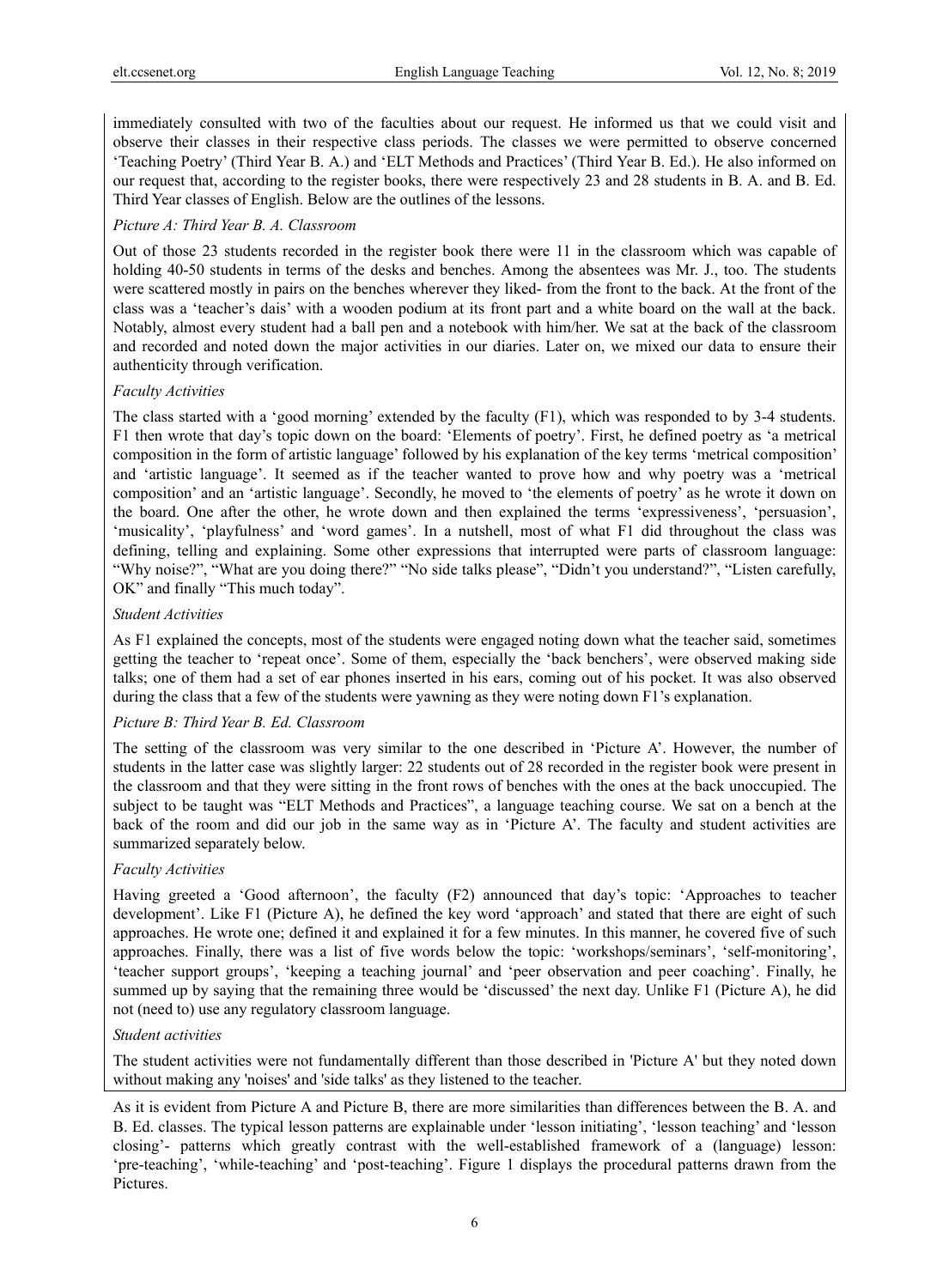

Figure 1*.* Procedural patterns in the excessive lecture-based ELT lesson

The so-called excessive lecture-based ELT class reveals three stages of teaching in the higher education ELT classroom: lesson initiating, lesson teaching and lesson closing (Figure 1). In this study, these stages were, to a large extent, common to both Pictures. As Case 2 portraits, the class commenced with a greeting initiated by the faculty, and responded to by [some of] the students (see Pictures A and B) often followed by a lesson declaration with the topic written simultaneously on the board (see Picture B). As part of lesson teaching (the second stage) the largest amount of time was spent by the faculty on lecturing as the delivery of the contents (see both Pictures). For this reason, we have named this pattern 'excessive lecture' (EL). As the faculty proceeded through his/her EL, he/she wrote down the sub-topics or the major points on the board. During the lecture, the faculty (F1) chiefly defined; explained or dictated the lesson orally; wrote down the points or sub-topics; repeated on students' request; consolidated the students' understanding and used classroom language of the regulatory kind (F1). The students were supposed to listen carefully; note down points/words or sentences uttered by the faculty and request repetitions as necessary. As part of the lesson closing stage, the faculty (F2) informed the students about the forthcoming lesson and took leave. Besides these, some peripheral observations such as side-talking and making irrelevant noise, dozing, yawning on the part of the students were also observed (Picture A). One of the scenes involved a few students with earphones inserted into their ears and sitting in a dispersed manner (classroom Picture A).

These typical patterns suggest that the teaching in these Cases was fully faculty-centered. The faculty's role was like that of a jug or a giver- pouring some liquid onto a mug, and the students were treated as the mug or receiver receiving the liquid. Thus, the teaching and learning processes in these situations were explainable as the 'jug-and-mug' style in which the faculty was 'spoon-feeding' the lesson to the students whereas the students were 'drinking' the lesson without special thirst. Differently, the students could be seen as passive listeners and the teacher more like a preacher.

#### *4.1 Triangulation: What the Faculties Thought*

It stands out that the Pictures of the classes we had observed and their precise descriptions given by Mr. J. and Mr. L. (Case 1) were essentially very similar. As the researchers, a further inquiry came to us: 'What made the faculties present their lessons in the way they did?' We immediately thought of an informal post-observation interaction with the faculties, who were somehow familiar colleagues with us. Accordingly, we invited them to tea at the canteen. We four sat at a separate table and initiated an informal interaction. First, we reported on what we had noticed and known about Mr. J., one of the students mentioned in Case 1, who stayed back in his room very often rather than attending his class at college regularly. From the F1, we sought some information about J's study and progress. He said that he was personally familiar with Mr. J, who according to him, was a 'genius' and one of the stipend winners based on his first year examination results, although he often missed the classes- "That's a different matter, isn't it?" said he.

Then, as a strategy, we pulled the reference to their class presentations. We asked why they had followed EL, and not any other teaching strategies as appropriate. F1 responded, "That's what we can do in our situation, isn't it? There's no PowerPoint facility in our classrooms, you know". He added in a tone of a joke, "That's why we are lecturers!"

F2 knew that there were better alternatives to just lecturing but lecturing was the easiest as well as an in-fashion way of teaching in our context- "Let it be; who bothers!" he expressed.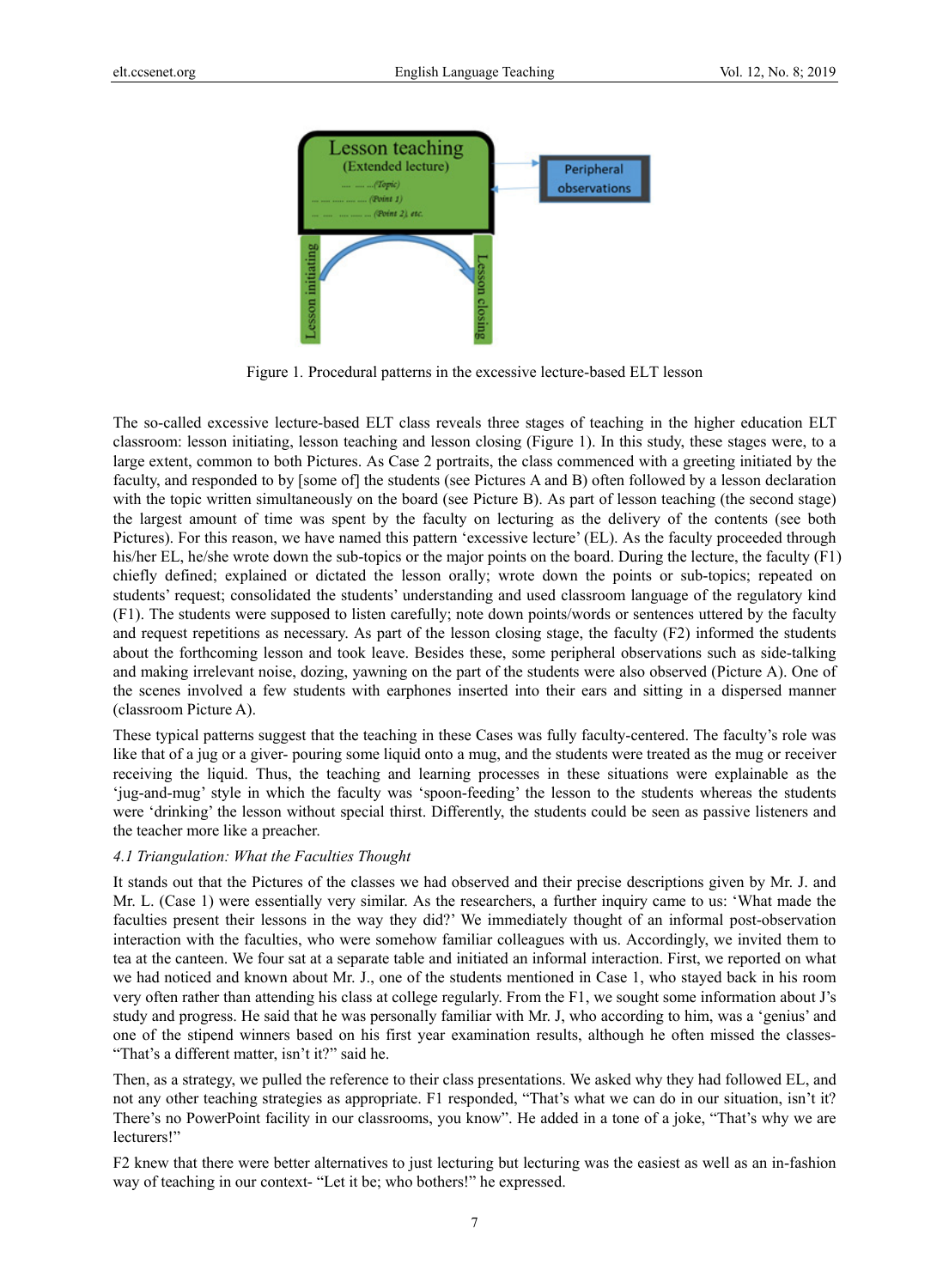To our interest, an expression common to F2 and both of the students in Case 1 was "Who bothers!"

Yet, stemming from different perspectives, the common expression had different meanings for the students and one of the faculties. The students had expressed resignation whereas the faculty had expressed the lack of will-power (Figure 2).



Figure 2. Faculty-students' cross-perspectives expressed with "Who bothers!"

Now, we logically confirmed that the students did not consider the classes worth attending [regularly] because the faculties did not find any meaning in teaching in a varied way as appropriate, or were not properly informed that there were several alternative ways, other than EL alone, that would suit their class presentations better.

## *4.2 Suggested Alternatives*

Teachers can provide learners with better learning opportunities by the use of various teaching techniques and methods (Tawalbeh, 2018). Nonetheless, the methodology, including ELT, in the Nepalese higher education classroom, like at schools, is largely dominated by the excessive lecture method which, now we can argue, is not efficacious enough to catch the essence of learning. In harmony with the argument, the cases above do not match the core essence of learning. Nonetheless, school teachers and college faculties continually apply it to teaching [most of the subjects] or without knowing that there are some alternative strategies. On the other hand, students have developed a sort of frustration from it as in our Cases above. Arguably, the excessive lecture method has been one of the causes of the low quality of higher education in Nepal. For all these reasons, we would say, it is high time that the excessive lecture was kept to the minimum by supplementing it with some other teaching strategies as appropriate. With all these realities in mind, we present some alternative strategies (Table 1) which might be helpful in making higher education class presentations more effective and vivid.

| Recommended mode                                  | Characteristic description                                                                                                                                                                    | Example(s)                                                                                                                                                                                                            |
|---------------------------------------------------|-----------------------------------------------------------------------------------------------------------------------------------------------------------------------------------------------|-----------------------------------------------------------------------------------------------------------------------------------------------------------------------------------------------------------------------|
| <b>BRAINSTORMING</b>                              | A group activity intended to generate a<br>lot of ideas. Participants at the beginning<br>are encouraged to think up ideas. Every<br>suggestion/idea is recoded. Decisions are<br>made later. | Preparing for writing compositions like a<br>paragraph, an essay etc. (in a class of<br>writing or literature)                                                                                                        |
| <b>BUZZ GROUPS</b>                                | Groups of students have a brief<br>discussion (say, 5 minutes) to generate<br>ideas or answer specific questions etc.<br>Sometimes used as an activity during<br>lectures.                    | words/pronunciation<br>Gathering<br>some<br>variations/ expressions typically used in<br>their locality to illustrate 'regional dialect'<br>of the language (in a linguistics class)                                  |
| <b>CASE STUDY</b>                                 | A group activity which uses the data<br>gathered by a real 'case' or typical life<br>situation.                                                                                               | (As part of practical work) Recalling and<br>reporting (as a past event) a case in which<br>misinterpreted a<br>language<br>someone<br>function, and what happened as a result (in<br>a language communication class) |
| <b>COMPUTER</b><br><b>ASSISTTED</b><br>(LANGUAGE) | $CA(L)L$ involves the use of specially<br>designed computer programmes.                                                                                                                       | (As part of home task) Listening to British<br>and American accents of a set of words (in<br>a linguistics class)                                                                                                     |

Table 1. Suggested alternatives to the excessive lecture method (adapted from Wallace, 2010)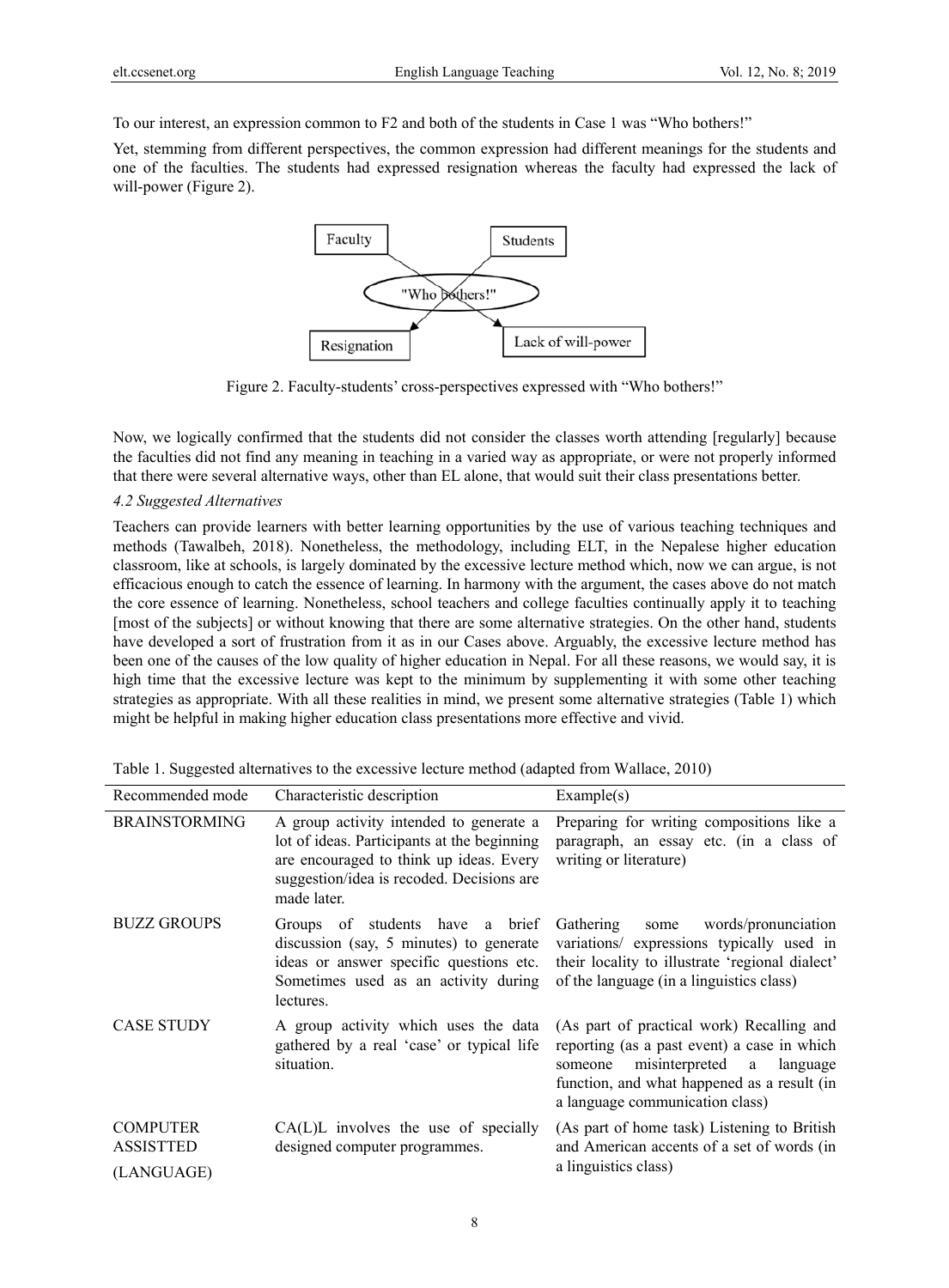| <b>LEARNING</b>                    |                                                                                                                                                                                                                                                                                                            | Table 1 continued                                                                                                                                                                                                                                                                                    |
|------------------------------------|------------------------------------------------------------------------------------------------------------------------------------------------------------------------------------------------------------------------------------------------------------------------------------------------------------|------------------------------------------------------------------------------------------------------------------------------------------------------------------------------------------------------------------------------------------------------------------------------------------------------|
| <b>CROSS-OVER</b><br><b>GROUPS</b> | The class is divided into groups which<br>have a discussion. After some time, one<br>or more members of each group move<br>over and join one of the other groups,<br>and the discussion continues. In this<br>way, ideas from the different groups are<br>shared without a need for a feedback<br>session. | (As part of class work) Examining a text or<br>a novel etc. in terms of some criteria (e.g.<br>feminist criticism, organization of the<br>material etc.) (in a literature or reading<br>class)                                                                                                       |
| <b>ELICITATION</b>                 | Also called SOCRETIC TECHNIQUE,<br>form<br>of<br>teaching<br>it<br>is<br>a<br>by<br>question-and-answer gradually leading<br>to an inevitable truth.                                                                                                                                                       | (Toward the end of a discussion) Assessing<br>a theory (e.g. the Mentalist view on<br>language learning) to reach its advantages<br>and drawbacks /limitations in a particular<br>situation (in an ELT class).                                                                                       |
| DISTANCE<br>LEARNING               | (A system whereby) Students can have<br>access to learning materials even when<br>they are remote from the college,<br>university, etc. which produced the<br>materials. Students may be kept in touch<br>by some means of information or<br>communication.                                                | (As part of home task) Visiting the web site<br>of the college/university to do the task(s)<br>individually or in a group, and presenting<br>it/them in their 'session' when they meet at<br>college, as in a session of one year B. Ed.<br>(Distance Mode) under T. U. (also see<br>$CA(L)L$ above) |
| <b>FEEDBACK</b><br><b>SESSION</b>  | 1. Various individuals or groups report<br>back to the class on what they have been<br>doing as a task.<br>2. The teacher reports back to the<br>students with an evaluation of their work<br>(e.g. after an assignment has been<br>corrected)                                                             | (The teacher) Commenting on the students'<br>preparation for writing compositions like a<br>paragraph, an essay etc. (in a class of<br>writing or literature), after a brainstorming<br>session (see BRAINSTORMING above)                                                                            |
| FIELD STUDY                        | Students study phenomena at first hand.                                                                                                                                                                                                                                                                    | A real class observation to prepare a report<br>for presentation (in an ELT class).                                                                                                                                                                                                                  |
| <b>DRAMATIZATION</b>               | Students dramatize, act it out in other<br>words, what they have learned- a form of<br>a game.                                                                                                                                                                                                             | Changing a story into a dialogue $+$ acting it<br>reading/literature/language<br>(in<br>a<br>out<br>communication class)                                                                                                                                                                             |
| <b>GAPPED LECTURE</b>              | A kind of lecture which is interspersed<br>with other types of activity, e.g. GROUP<br>WORK.                                                                                                                                                                                                               | Teacher tells how to present a micro-<br>lesson, and the students are involved in<br>planning it (in an ELT class)                                                                                                                                                                                   |
| <b>GROUP WORK</b>                  | Groups of learners are involved in<br>working together- often distinguished<br>from class work, in which the whole<br>class works together.                                                                                                                                                                | (A group of 'actors') Planning how to<br>present/dramatize<br>(in<br>a<br>story<br>a<br>reading/literature/language communication<br>class) (also see GAPPED LECTURE).                                                                                                                               |
| <b>GUIDED READING</b>              | Students are encouraged to read specific<br>$article(s)$ or $section(s)$ of book(s) with a<br>particular purpose in mind.                                                                                                                                                                                  | the<br>teacher's recommendation)<br>(On<br>Reading Mackey and Gass (2005, p. 7) to<br>see how to write the abstract in a research<br>report (in a research methodology class)                                                                                                                        |
| <b>INFORMAL</b><br>LECTURE         | Informally delivered lecture in which<br>audience reaction during the lecture is<br>welcomed.                                                                                                                                                                                                              | Raising cross-questions during the lecture<br>(in a linguistics or literature class)                                                                                                                                                                                                                 |
| <b>JIGSAW LEARNING</b>             | Different students cover different areas<br>of a topic; they later pool their<br>knowledge (e.g. by means of seminar<br>papers)                                                                                                                                                                            | Making a research proposal combining<br>together the headings prepared by different<br>students (in a research methodology class)                                                                                                                                                                    |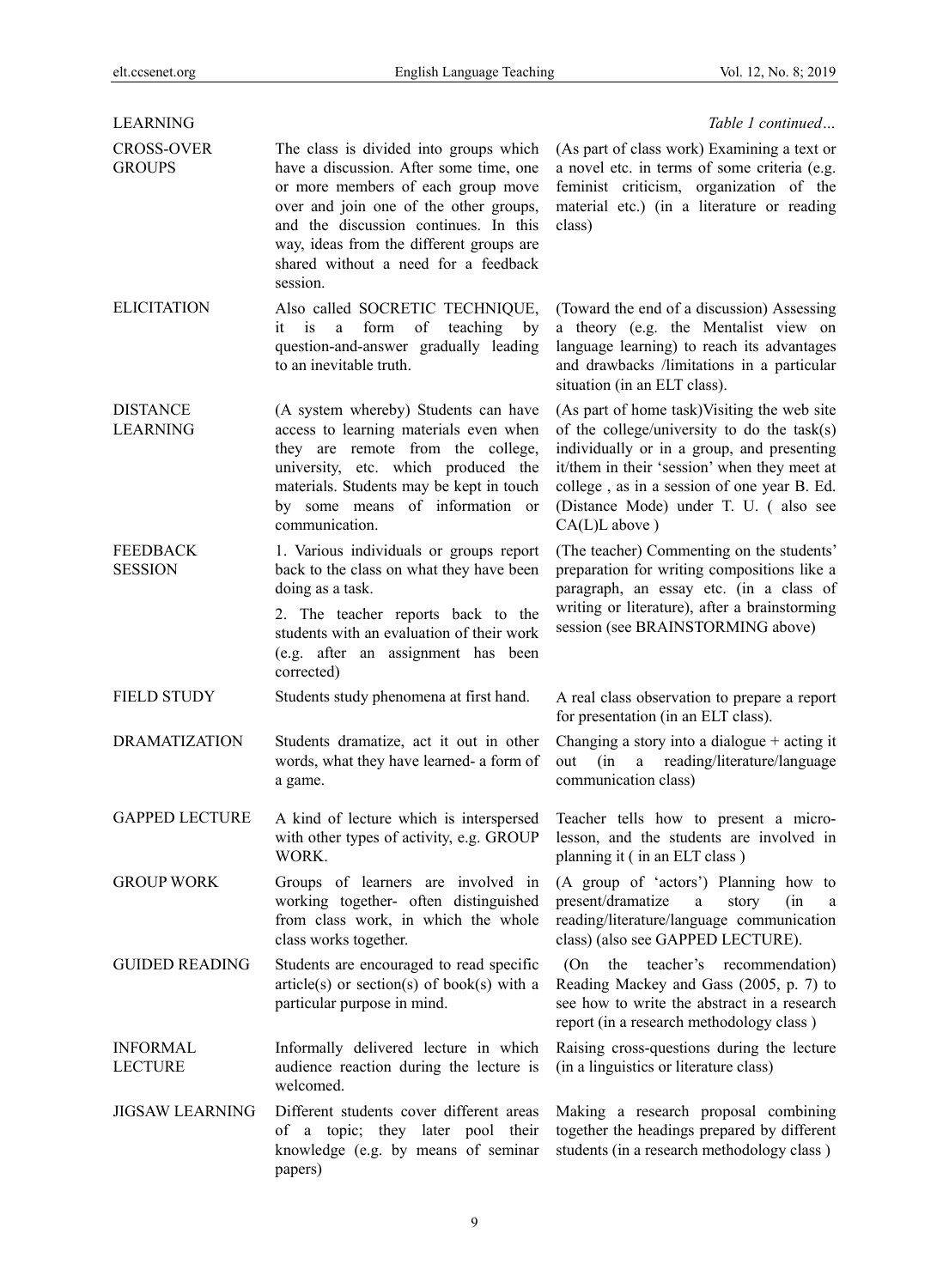## *Table 1 continued…*

- LECTURETTE A shorter-than-usual lecture (e. g. 15-20 mins.) given by the teacher, or sometimes, even by individual students.
- SELF HELP GROUP A group of students who come together to help one another, outside the official teaching system.

OPEN LEARNING (A system whereby) Students can have access to learning materials (usually, specially designed ones) at times which are convenient to themselves, in order to complete a program of study).

- PROJECT A task-based activity which usually involves an extended amount of independent work, either by an individual student or by a group of students.
- PYRAMID GROUP Also called 'snowball group', in which the class is divided into groups. After some time, pairs of groups are joined together and continue the discussion. This is repeated until there is only one group, comprising the whole class.
- ROLE PLAY (A form of simulation in which) The participants adopt certain roles or parts.
- SEMINAR (Group activity in which ) One or more, and perhaps all, of the participants has/have to contribute something to the discussion usually in the form of a prepared paper or talk.
- SIMULATION A group activity which pretends (simulates) situations, usually those which are likely to arise in one's real-life professional activities.
- TASK-BASED LEARNING (Any kind of learning which involves) The performance of a specified task or piece of work.
- TUTORIAL Group activity usually led by a tutor. Tutorials may take a variety of forms, e. g. workshops, discussions, etc. Sometimes tutorials may be held on

Teacher gives a 'short talk' about 'postmodernism and literature' as a prelude to a group discussion, as an assessment.

Forming 'English speaking communities' for the practice of oral communication outside the classroom (in a language communication course)

Using the e-library of the college, which remains open all day for students involved in thesis/practicum writing (also see DISTANCE LEARNING above)

(Students in different groups) Doing a 'student-generated action research'(Beglar and Hunt, 2002, p. 97) into certain language functions of their choice in the local community ( from the introduction by the teacher to the formal presentation of their results/findings) (practical work in a language communication course)

(As a warm up) Teacher offers a number of choices to enjoy from- humor, song, acting, poem etc.-but only one this time. The students, first in groups and unanimously, say which one they'd choose, and why ( in a language communication or literature class)

(As a post-reading performance) Playing the roles of the characters involved in a text that they have recently finished (in a literature/reading class)

(Students of Master's degree) Communicating individually their progress in writing the thesis, and facing queries raised by the team of teachers and fellow students

One student pretends to be a schoolboy and the other the principal of the school. The boy telephones his principal seeking confirmation if school runs tomorrow. ( in a language communication class)

"…students working in small groups, choosing a topic of interest, and designing a questionnaire administer the questionnaire, analyze and interpret the data, and present their findings in class" (Beglar & Hunt, 2002, p. 96 ) (in a research methodology class)

A tutor leading a micro-teaching session, training a small group (15) of student teachers on lesson planning (ELT) (in an on-campus pre-practice teaching session)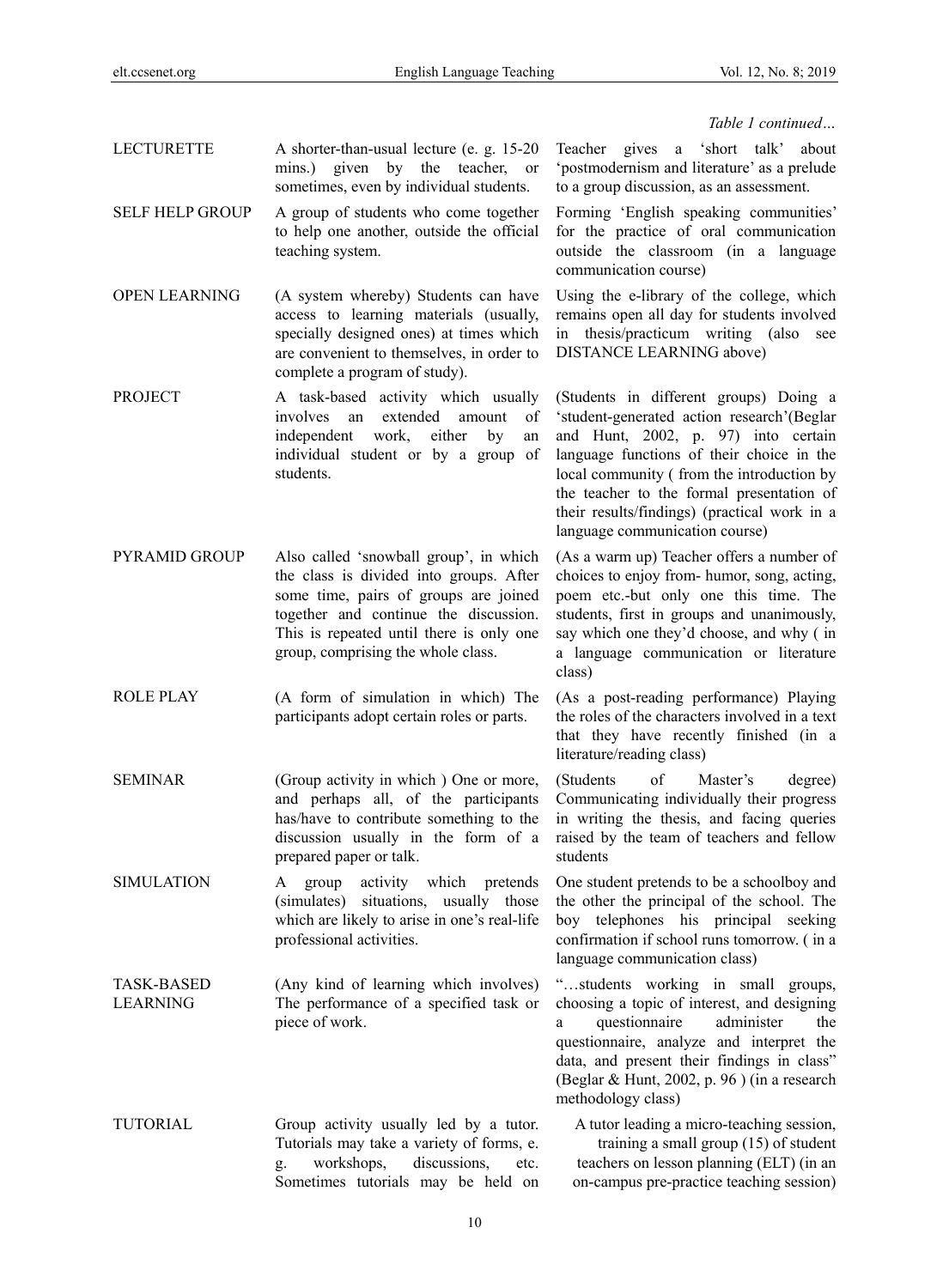|                                  | one-to-one basis ( <i>i. e. one tutor, one</i><br>student)                                                                                                                                               | Table 1 continued                                                                                                                                        |
|----------------------------------|----------------------------------------------------------------------------------------------------------------------------------------------------------------------------------------------------------|----------------------------------------------------------------------------------------------------------------------------------------------------------|
| <b>TUTORLESS</b><br><b>GROUP</b> | (Virtually a kind of) Self-help group but<br>officially recognized. It operates without<br>the benefit of a tutor or teacher, who<br>may, however, be available as a resource.                           | (Student teachers) Discussing, in their<br>'chamber', their teaching problem faced in<br>a real ELT class (in the off-campus practice<br>teaching field) |
| <b>WORKSHOP</b>                  | A task-based activity which involves the<br>completion of a certain specified task<br>ensuring that all the members of the session)<br>group will contribute something to the<br>completion of the task. | (Student teachers) Preparing flashcards (in<br>teaching<br>on-campus pre-practice<br>an                                                                  |

As Poudel (2018) finds, most English teachers in Nepal see 'the environment' as an obstacle to effective ELT; so does F1 in the present study in some way, too. However, if the English language faculties in the higher education sector in Nepal wish, they can make their classroom presentations much better. One way of doing this is to plan their lessons in line with these strategies as appropriate and teach accordingly.

#### **5. Discussion**

In the present study, it was found that EL was applied most dominantly to teaching English in both FoH and FoE third year classes. Either EL was what F1 meant by teaching or he did not find any meaning in teaching in a varied and more effective way (F2) on the one hand, and for the same reason the students [in our case] did not consider the classes worth attending [regularly] on the other. Therefore, the findings significantly confirm to the views mentioned earlier (e. g. Kochhar, 1967; Brown, 1994; Law, 2012; UGC, 2008), and the empirically-based latest finding that the mismatch between teaching and learning styles causes failure and frustration among learners (Alnujaidi, 2019). Bello, Ibi, and Bukar's (2016) discussion also maintains that the lecture technique is ineffective because it makes only little impact on the academic performance of the learners who are passive and mere receipents of knowledge.

The stakeholders' claim that education in Nepal is 'theoretical' or 'impractical' seems to be in line wth the EUI report (2014) which suggests that the higher education graduates are not adequately employable. As it claims, the lack of adequate English langauge skills in the passed-out graduates is also likely to have some share with this. However, there is no evidence to support that the faculties in this study have developed the "Who bothers!" attitude because they are under-qualifiesd or under-paid. Rather, their beliefs can best be explained in relation to Mackay's (2015) argument that the way we were taught influences the way we teach.

The students' reasons for missing the classroom teaching were further justified by a methodological triangulation, i.e. class observation and the post-class informal interaction with the faculties. Similarly, the guardian's claim of 'impracticability' and 'non-employability' of 'our children's education' was justified by the result of this study. Likewise, the study findings are quite close to Law's (2012) observation that equating lecturing with teaching and learning is the biggest misconception prevailing in the institutions of [higher] education in Nepal. Notably, however, the patterns of EL as a language teaching method largely contradict with the key essence of the above as well as the current research findings on adult language learners, which emphasize collaboration between the speaker (teacher) and the listeners (students) for creating a productive learning environment (Ozfidan, Mahtmes, & Demir, 2014). Interestingly, the lecture method integrated with group discussion, demonstration and experiment applied to changing the knowledge, attitudes and skills of food processors has proven effective in Rusnawaty and Heru's (2019) study. This suggests that the lecturette (Table 1) may be a better alternative EL.

As a case study, the study process was rather limited in terms of its space, participants, time and methods. First, it had stemmed from the problem statement related to the class absence of two students (one B. A. and the other B. Ed.) majoring in English at a college in a geographically peripheral area of Nepal with the primary data collected within two weeks' period. Two faculties (one teaching English to B. A. and the other to B. Ed.) from the same college were involved as the participants for the post-class interaction session. Second, as a methodological delimitation, the students who attended the classes were not involved as participants; nor were any opinions and views regarding the problem collected from those absent in the class and analyzed.

Assessing the limitations pointed out above, we can obtain some directions for similar studies in the future. For instance, if, as a methodological triangulation, the students who attended the classes and those who did not (other than the two whose cases were considered in this study) could be involved as participants for further information.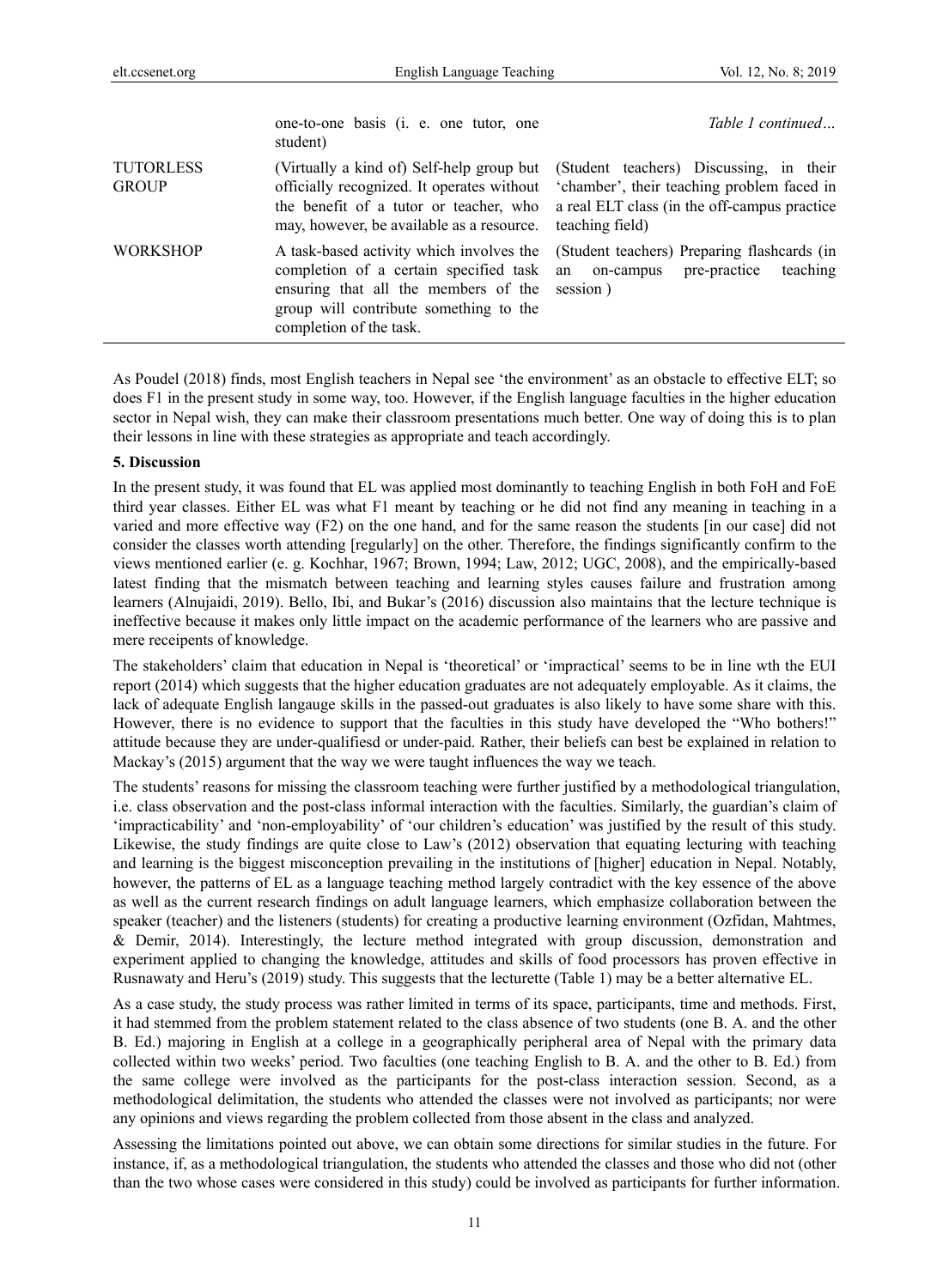Similarly, the participation of the other faculties, college administrators and staff could further enhance the study's reliability and validity. In other words, a larger scale research study is necessary to reach a more comprehensive conclusion.

## **6. Conclusion** (Note 3)

As the present study concludes, EL which prevails in ELT in the higher education sector of Nepal, is not suitable in terms of its efficacy for causing learning in learner(s). Although, in this mode of teaching, students are basically assumed to be careful and attentive listeners, rather than active participants, they grow to be passive learners. As a result, students not only are demotivated towards classroom learning but also develop a form of apathy to it to the extent that many of them stay back at home and read privately rather than regularly attending classes at college, a notion which we would call semi-drop-out.

Some of the college faculties teaching English fail to show their knowledge and acquaintance of the suitable alternative methods at the cost of EL. Yet, some of them claim to be well-acquainted with such alternatives but they are not very willing to apply them appropriately because they believe that it is an easy-to-use and 'in-fashion' method. In this sense, the latter category shows the lack of professional enthusiasm in them. In fact, the faculties seem to be conventionally used to equating teaching with EL.

The guardians and the experts' worries concerning the decreased quality of higher education in Nepal, of which particularly ELT is a part, are also consistent with the results of this study. Among others, one key factor causing the semi-drop-out among learners and the generally perceived low quality in higher education in Nepal is the use of EL as the unique strategy of teaching.

After all, as this study stands out, one challenging ailment of the ELT classroom in the higher education sector in Nepal is "Who bothers!" expressed by both of the classroom halves- the students and the faculty. Therefore, building on the results of the study, some recommendations can be put forth as a possible cure. First, it is high time that the excessive use of lectures in the higher education ELT classes was kept low by the use of the alternative strategies as appropriate (Table 1). This calls for the need for professional development programs for the faculties' attitude development/capacity building and refreshment to ensure the application of those strategies to teaching as appropriate. The concerned policy-level authorities need to take initiatives for this. Finally, a small but robust tip would be that the designation 'lecturer' awarded to the university faculties is irrelevant to their core assignment: 'learning director' (or any other?) would be a more suitable replacement.

## **Acknowledgement**

The publication of this article was funded by University Grants Commission (UGC), Nepal. The authors are thankful to it as well as the anonymous reviewers without whose valued suggestions/feedback this article would not have come as such.

## **References**

- Alnujaidi, S. (2019). The difference between EFL students' preferred learning styles and EFL teachers' preferred teaching styles in Saudi Arabia. *English Language Teaching, 12*(1), 90-97. https://doi.org/10.5539/elt.v12n1p90
- Beglar, D., & Hunt, A. (2002). Implementing task-based language teaching. Methodology in language teaching: An anthology of current practice, 96-106. https://doi.org/10.1017/CBO9780511667190.015
- Bello, S., Ibi, M. B., & Bukar, I. B. (2016). Effect of simulation techniques and lecture method on students' academic performance in Mafoni Day Secondary School Maiduguri, Borno State, Nigeria. *Journal of Education and Practice*, 113-117.
- Bista, K. (2011). Teaching English as a Foreign/Second Language in Nepal: Past and Present. *English for Specific Purposes World, 11*(32), 1-9.
- Brown, S. D. (1994). *Principles of language learning and teaching*. Printice Hall Regents: Printice Hall, Inc.
- Creswell, J. W. (2007). *Qualitative inquiry and research design* (2nd ed.). New Delhi: Sage Publications.
- Crowe, S., Cresswell, K., Robertson, A., Huby, G., Avery, A., & Sheikh, A. (2011). The case study approach. Medical Research Methodology, 1-9. https://doi.org/10.1186/1471-2288-11-100

Kochhar, S. K. (1967). *Methods and techniques of teaching.* New Delhi: Sterling.

Law, B. (2012). *Expanding horizons in English: Teachers' manual.* In B. Law, & G. R. Gautam (Eds.), Kathmandu: NELTA.